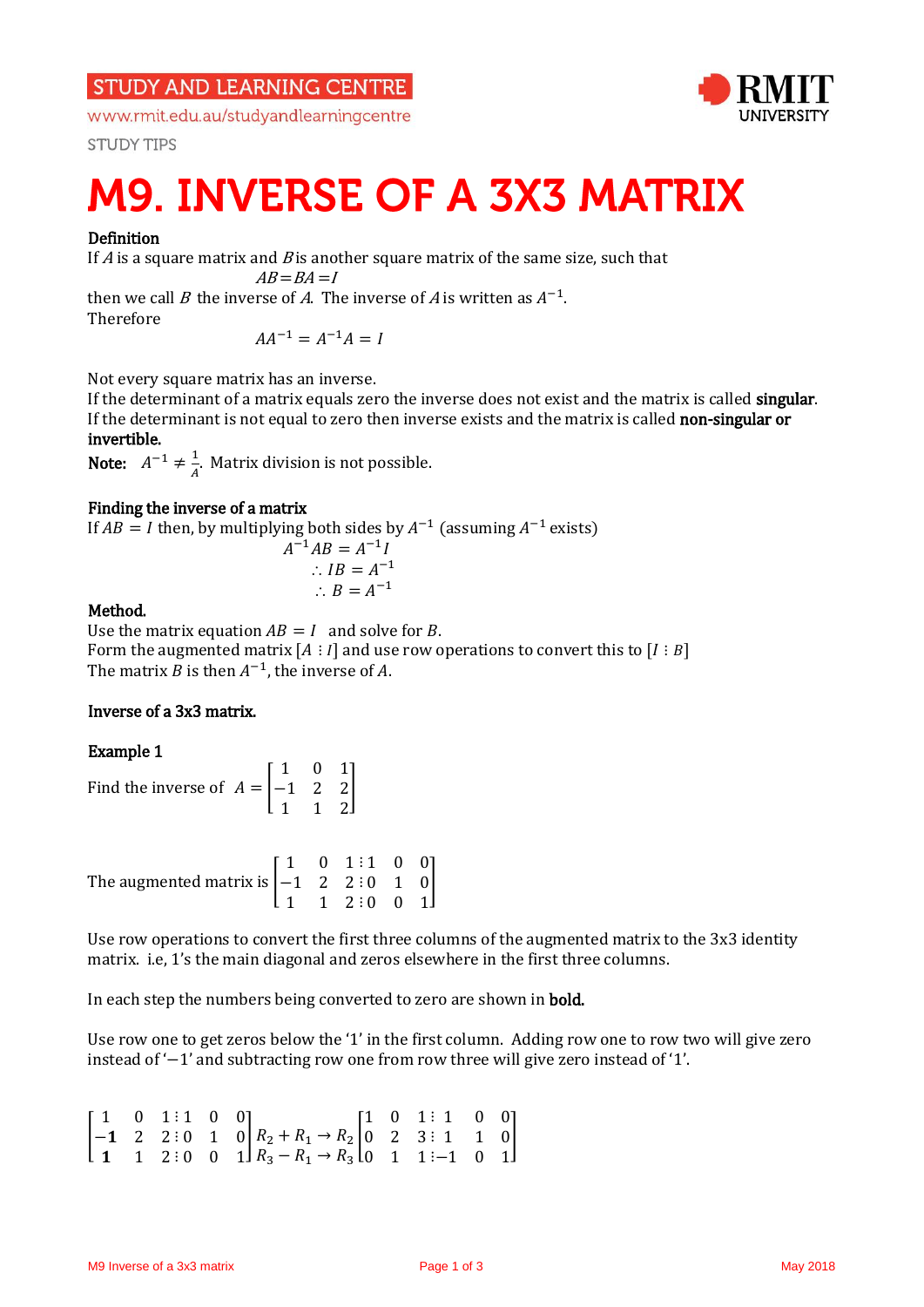To get a '1' in the second column of the main diagonal interchange row two and row three.

|  | $\begin{bmatrix} 1 & 0 & 1 \\ 1 & 1 & 0 & 0 \end{bmatrix}$ |  |                                                                                                                                                                                                                                                  |  | $\begin{bmatrix} 1 & 0 & 1 \\ 1 & 1 & 0 \end{bmatrix}$ |  |
|--|------------------------------------------------------------|--|--------------------------------------------------------------------------------------------------------------------------------------------------------------------------------------------------------------------------------------------------|--|--------------------------------------------------------|--|
|  |                                                            |  | $\begin{bmatrix} 0 & 2 & 3 & 1 & 1 & 0 \\ 0 & 1 & 1 & -1 & 0 & 1 \end{bmatrix}$ $\begin{matrix} R_2 \leftrightarrow R_3 \\ R_2 \leftrightarrow R_3 \end{matrix}$ $\begin{bmatrix} 0 & 1 & 1 & -1 & 0 & 1 \\ 0 & 2 & 3 & 1 & 1 & 0 \end{bmatrix}$ |  |                                                        |  |
|  |                                                            |  |                                                                                                                                                                                                                                                  |  |                                                        |  |

To get a zero instead of the '2' the second column, subtract two times row two from row three. As a bonus this also gives a '1' in row three of column three.

 $R_3 - 2R_2 \rightarrow R_3$  $\overline{\phantom{a}}$ 1 0 1 0 1 1  $0 \t2 \t3$ ⋮ ⋮ ⋮ 1 0 0 −1 0 1 1 1 0 ] [ 1 0 1 0 1 1 0 0 1 ⋮ ⋮ ⋮ 1 0 0 −1 0 1 3 1 −2  $\mathsf{l}$ 

Use row three to get zeros above the '1' in row three column three. Subtract row three from row one and also from row three to get zeros in the respective rows.

|  |  | $\begin{bmatrix} 1 & 0 & 1 & 1 & 0 & 0 \\ 0 & 1 & 1 & -1 & 0 & 1 \\ 0 & 0 & 1 & 3 & 1 & -2 \end{bmatrix} \xrightarrow{R_1 - R_3 \to R_1} \begin{bmatrix} 1 & 0 & 0 & -2 & -1 & 2 \\ 0 & 1 & 0 & -4 & -1 & 3 \\ 0 & 0 & 1 & 3 & 1 & -2 \end{bmatrix}$ |  |  |  |
|--|--|------------------------------------------------------------------------------------------------------------------------------------------------------------------------------------------------------------------------------------------------------|--|--|--|
|  |  |                                                                                                                                                                                                                                                      |  |  |  |

The first three columns have become the identity matrix and the last three columns are the inverse matrix,  $A^{-1}$ .

Therefore  $A^{-1} =$ −2 −1 2 −4 −1 3 3 1 −2 Check by confirming  $A^{-1}A = I$ 

#### Example 2

Find the inverse of 
$$
B = \begin{bmatrix} 1 & -1 & -1 \\ 3 & -2 & 1 \\ -1 & 1 & 3 \end{bmatrix}
$$

The augmented matrix is 
$$
\begin{bmatrix} 1 & -1 & -1 & \vdots 1 & 0 & 0 \\ 3 & -2 & 1 & \vdots 0 & 1 & 0 \\ -1 & 1 & 3 & \vdots 0 & 0 & 1 \end{bmatrix}
$$

The working is shown below.

$$
\begin{bmatrix} 1 & -1 & -1 & \vdots & 1 & 0 & 0 \\ 3 & -2 & 1 & \vdots & 0 & 1 & 0 \\ -1 & 1 & 3 & \vdots & 0 & 0 & 1 \end{bmatrix} \begin{matrix} R_2 - 3R_1 \rightarrow R_2 \\ R_3 + R_1 \rightarrow R_3 \end{matrix} \begin{bmatrix} 1 & 1 & -1 & \vdots & 1 & 0 & 0 \\ 0 & 1 & 4 & \vdots & -3 & 1 & 0 \\ 0 & 0 & 2 & \vdots & 1 & 0 & 1 \end{bmatrix}
$$
  
\n
$$
\begin{bmatrix} 1 & -1 & -1 & \vdots & 1 & 0 & 0 \\ 0 & 1 & 4 & \vdots & -3 & 1 & 0 \\ 0 & 0 & 2 & \vdots & 1 & 0 & 1 \end{bmatrix} \begin{matrix} R_3 \\ R_2 \rightarrow R_3 \end{matrix} \begin{bmatrix} 1 & -1 & -1 & \vdots & 1 & 0 & 0 \\ 0 & 1 & 4 & \vdots & -3 & 1 & 0 \\ 0 & 0 & 1 & \vdots & \vdots & 0 & \frac{1}{2} \end{bmatrix}
$$

$$
\begin{bmatrix} 1 & -1 & -1 & 1 & 0 & 0 \ 0 & 1 & 4 & -3 & 1 & 0 \ 0 & 0 & 1 & \frac{1}{2} & 0 & \frac{1}{2} \end{bmatrix} \begin{bmatrix} R_1 + R_3 \rightarrow R_1 \\ R_2 - 4R_3 \rightarrow R_2 \\ R_3 - 4R_3 \rightarrow R_2 \end{bmatrix} \begin{bmatrix} 1 & -1 & 0 & \frac{3}{2} & 0 & \frac{1}{2} \\ 0 & 1 & 0 & -5 & 1 & -2 \\ 0 & 0 & 1 & \frac{1}{2} & 0 & \frac{1}{2} \end{bmatrix}
$$
  
\n
$$
\begin{bmatrix} 1 & -1 & 0 & \frac{3}{2} & 0 & \frac{1}{2} \\ 0 & 1 & 0 & -5 & 1 & -2 \\ 0 & 0 & 1 & \frac{1}{2} & 0 & \frac{1}{2} \end{bmatrix} \begin{bmatrix} R_1 + R_2 \rightarrow R_1 \\ R_1 + R_2 \rightarrow R_1 \\ R_2 + R_2 \rightarrow R_1 \end{bmatrix} \begin{bmatrix} 1 & 0 & 0 & \frac{-7}{2} & 1 & \frac{-3}{2} \\ 0 & 1 & 0 & -5 & 1 & -2 \\ 0 & 0 & 1 & \frac{1}{2} & 0 & \frac{1}{2} \end{bmatrix}
$$